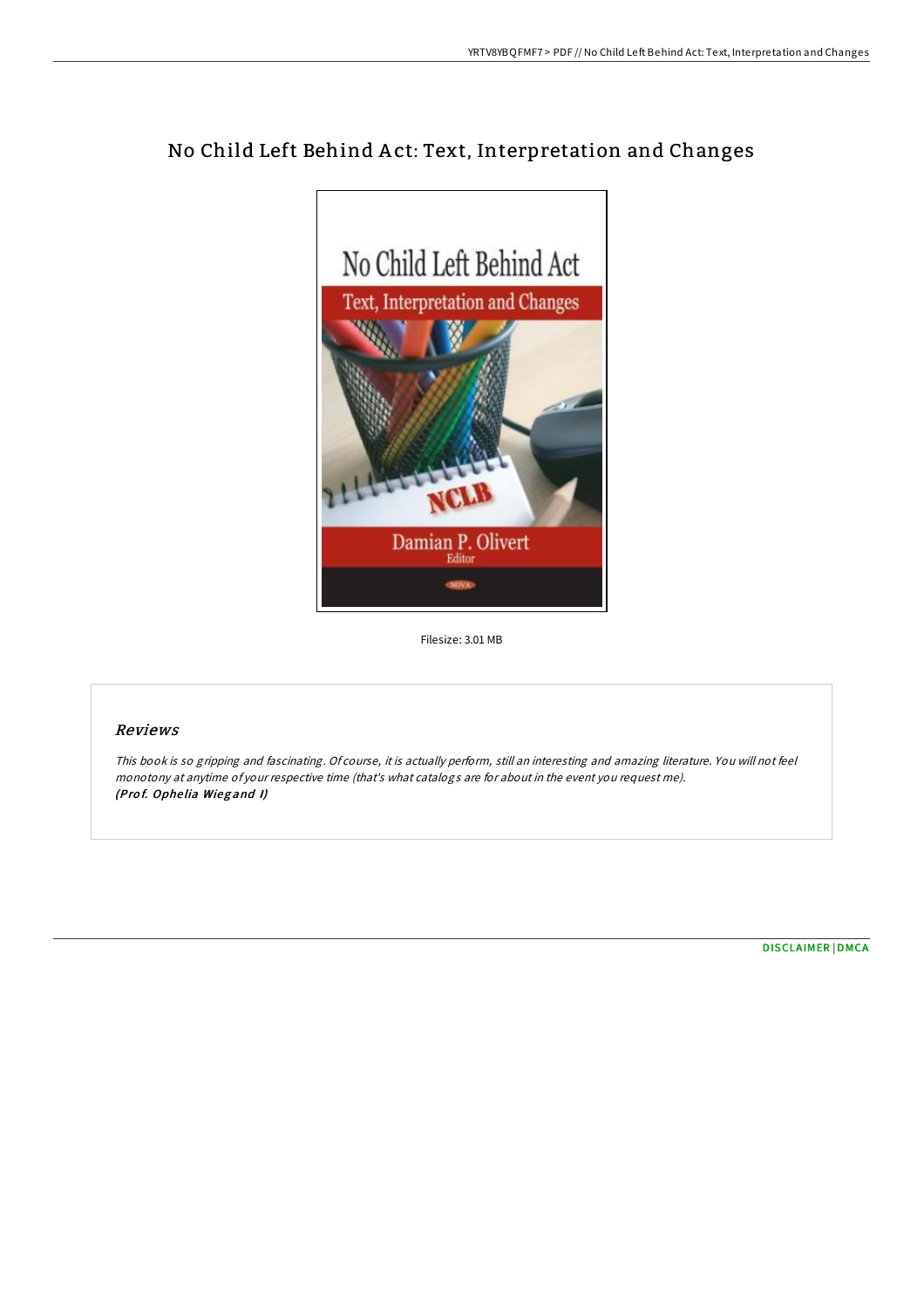#### NO CHILD LEFT BEHIND ACT: TEXT, INTERPRETATION AND CHANGES



**DOWNLOAD PDF** 

To get No Child Left Behind Act: Text, Interpretation and Changes PDF, you should click the link under and save the document or get access to additional information that are have conjunction with NO CHILD LEFT BEHIND ACT: TEXT, INTERPRETATION AND CHANGES book.

Nova Science Publishers Inc. Paperback. Book Condition: new. BRAND NEW, No Child Left Behind Act: Text, Interpretation and Changes, Damian P. Olivert, Book & CD. On 8 January 2002, the No Child Left Behind Act of 2001, legislation to extend and revise the Elementary and Secondary Education Act (ESEA), was signed into law as P.L. 107-110 (H.R. 1). This legislation extensively amends and re-authorises many of the programs of federal aid to elementary and secondary education. Major features of the No Child Left Behind Act of 2001 include the following: (a) states will be required to implement standards-based assessments in reading and mathematics for pupils in each of grades 3-8 by the 2005-2006 school year, and at three grade levels in science by the 2007-2008 school year; (b) grants to states for assessment development are authorised; (c) all states will be required to participate in National Assessment of Educational Progress tests in 4th and 8th grade reading and mathematics every second year; (d) states must develop adequate yearly progress (AYP) standards, incorporating a goal of all pupils reaching a proficient or advanced level of achievement within 12 years, and apply them to each public school, local education agency (LEA), and the state overall; (e) a sequence of consequences, including public school choice and supplemental services options, would apply to schools and LEAs that fail to meet AYP standards for 2 or more consecutive years; (f) ESEA Title I allocation formulas are modified to increase targeting on high poverty states and LEAs and to move Puerto Rico gradually toward parity with the states; (g) within 3 years, all paraprofessionals paid with Title I funds must have completed at least 2 years of higher education or met a rigorous standard of quality; (h) several new programs aimed at improving reading instruction are...

கி Read No Child Left [Behind](http://almighty24.tech/no-child-left-behind-act-text-interpretation-and.html) Act: Text, Interpretation and Changes Online ଈ Download PDF No Child Left [Behind](http://almighty24.tech/no-child-left-behind-act-text-interpretation-and.html) Act: Text, Interpretation and Changes